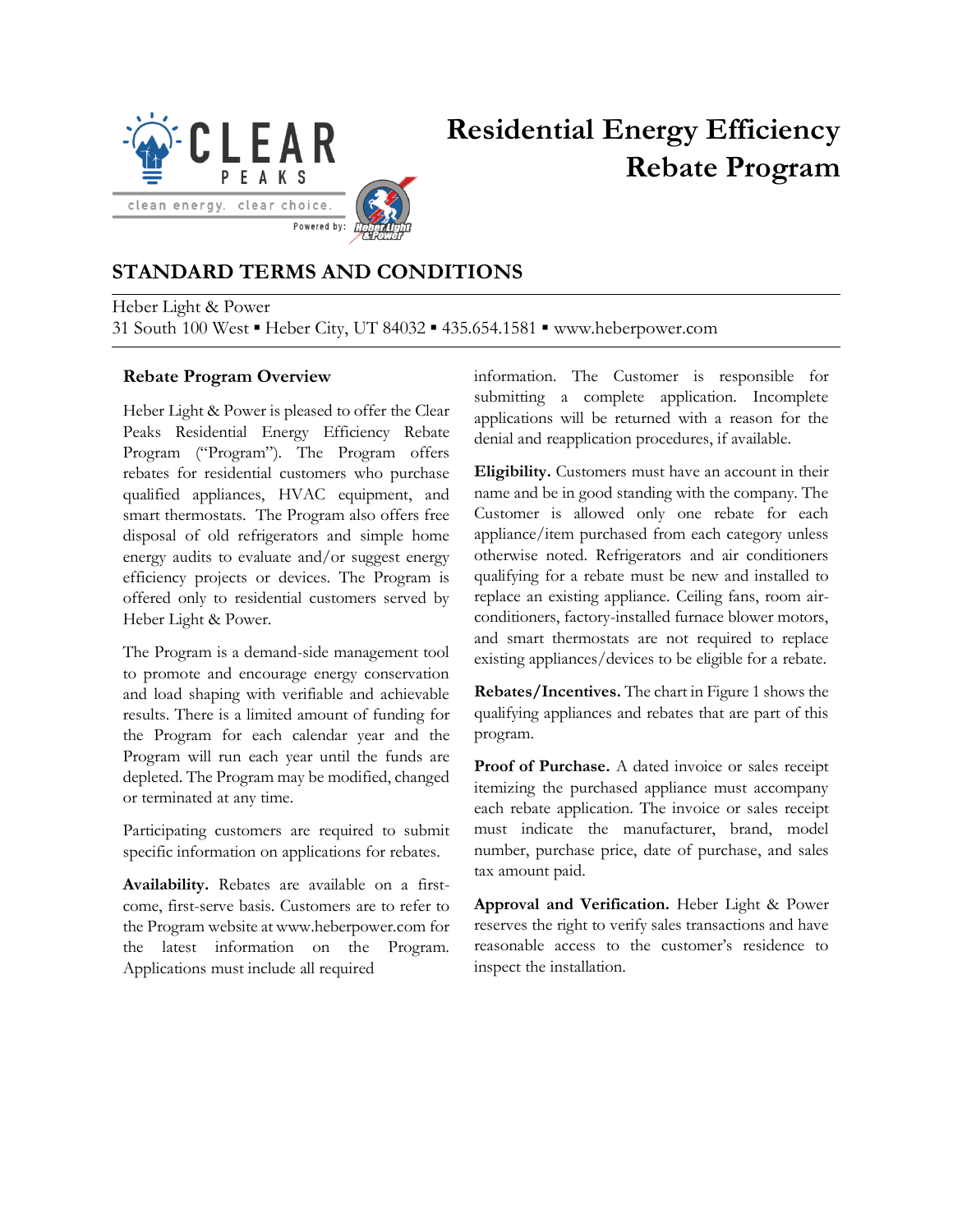| <b>Product</b>                                 | <b>Type/Energy Rating</b>                                                                | <b>Rebate</b> |
|------------------------------------------------|------------------------------------------------------------------------------------------|---------------|
| Refrigerator                                   | Energy Star - larger than 10 cu ft                                                       | \$50          |
| Room Air Conditioner                           | <b>Energy Star</b>                                                                       | \$30          |
| Ceiling Fan                                    | <b>Energy Star</b>                                                                       | \$20          |
| Heat Pump Water Heater<br>electric to electric | Energy Star (electric only)                                                              | \$1,000       |
| Central Air Conditioner                        | $\geq$ 18 SEER                                                                           | \$500         |
| Central Air Conditioner                        | $\geq$ 16 SEER                                                                           | \$300         |
| Furnace Blower Motor<br>(ECM)                  | Upgraded fan in existing furnace                                                         | \$100         |
| Furnace Blower Motor<br>(ECM)                  | Factory-installed                                                                        | \$50          |
| Air Source Heat Pump                           | $\geq$ 18 SEER                                                                           | \$500         |
| Air Source Heat Pump                           | $\geq 16$ SEER                                                                           | \$300         |
| Ductless Mini-Split Heat Pump                  | $\geq$ 17 SEER and $\geq$ 9.5 HSPF                                                       | \$300         |
| Smart Thermostat                               | Dominion Energy Qualifying List<br>https://www.thermwise.com/home/Smart%20Thermostat.pdf | \$50          |
| Refrigerator Recycling (free)                  | Refrigerator must meet qualifications                                                    | none          |

### FIGURE 1: **QUALIFYING APPLIANCES AND AVAILABLE REBATES**

**Application Form.** The application form must be filled out completely, truthfully and accurately. The Customer must sign and submit the application along with a copy of the dated invoice or sales receipt within ninety (90) days of the appliance purchase date. By signing the rebate application form, the Customer certifies that they purchased and installed the appliance(s) identified on the application form at the Customer's location. The Customer agrees that all the information is true, accurate and has conformed to all the terms and conditions for the program. Note that the refrigerator recycling program has its own application form.

**Rebate Process.** Rebates will be processed on a firstcome, first-serve basis until the funds are depleted for the year. The Customer should allow up to four (4) weeks from receipt of the complete application to process the rebate. Rebate checks will be sent to the address listed on the Customer's account. Customers may contact Heber Light & Power at (435) 654-1581 to inquire about the status of the rebate.

**Warranties.** Heber Light & Power makes no warranties or representations of any kind, whether statutory, expressed, or implied, including without limitations, warranties of merchantability or fitness for a particular purpose regarding the appliance or services provided by a retailer, manufacturer, vendor, or contractor. Heber Light & Power does not guarantee that the new appliance will actually consume less energy or that a Customer's electric bill will decrease. The Customer should contact the retailer or manufacturer regarding appliance performance and warranties. ■